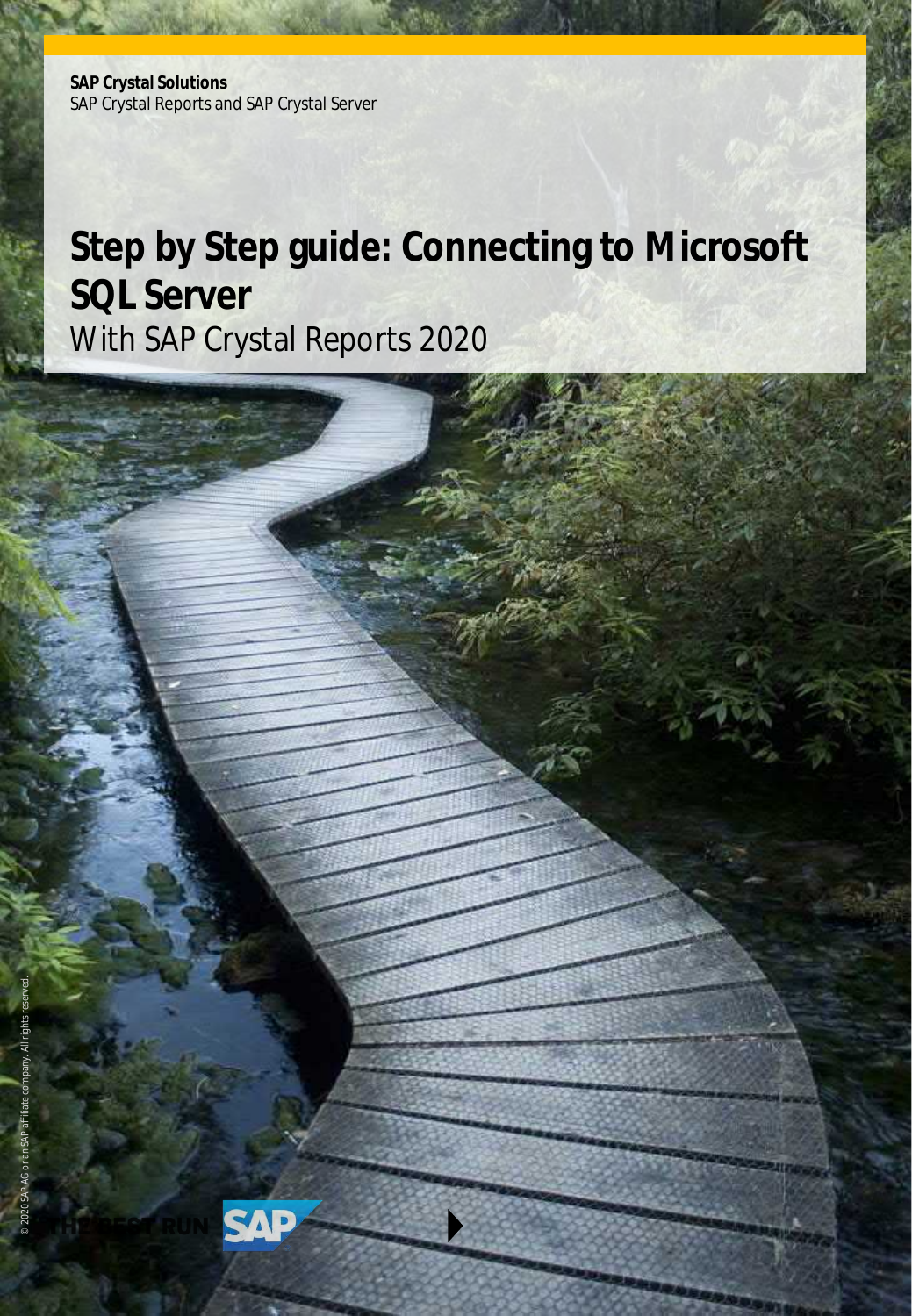

## **CONNECTING TO MICROSOFT SQL SERVER**

As one of the most popular database servers used in all types of organizations, Microsoft SQL Server finds itself as a required data source for many types of SAP Crystal Reports projects. Reporting from a SQL Server database is fairly straightforward, once you have determined which of two supported methods you choose for a SQL Server connection:

**OLE DB:** An abbreviation for *Object Linking and Embedding Database*, OLE DB was defined by Microsoft as a more efficient approach than ODBC, potentially permitting a broader set of connection types (for example, to multi-dimensional "cube" databases). As long as compatible versions of OLE DB drivers are installed on the client computer (this is often accomplished automatically by installation of SQL Crystal Reports or another database/client application), SAP Crystal Reports will connect directly to SQL Server with no other intervention required. A report may be run on multiple computers (including a computer running SAP Crystal Server) without the need to perform any special configuration in advance.

**ODBC:** An abbreviation for *Open Database Connectivity*, this Microsoft-defined standard permits many data sources to connect to many client applications, regardless of vendor or purpose. As long as a data source and client application provide ODBC drivers, they can connect to each other. This method requires that an identically-named ODBC Data Source Name (DSN) reside on each computer that the Crystal Report will run on (including a computer running SAP Crystal Server).

When initially creating a new report with SAP Crystal Reports, you will choose either the OLE DB or ODBC methods from the Database Expert (either when using the Blank Report option or a Report Wizard).

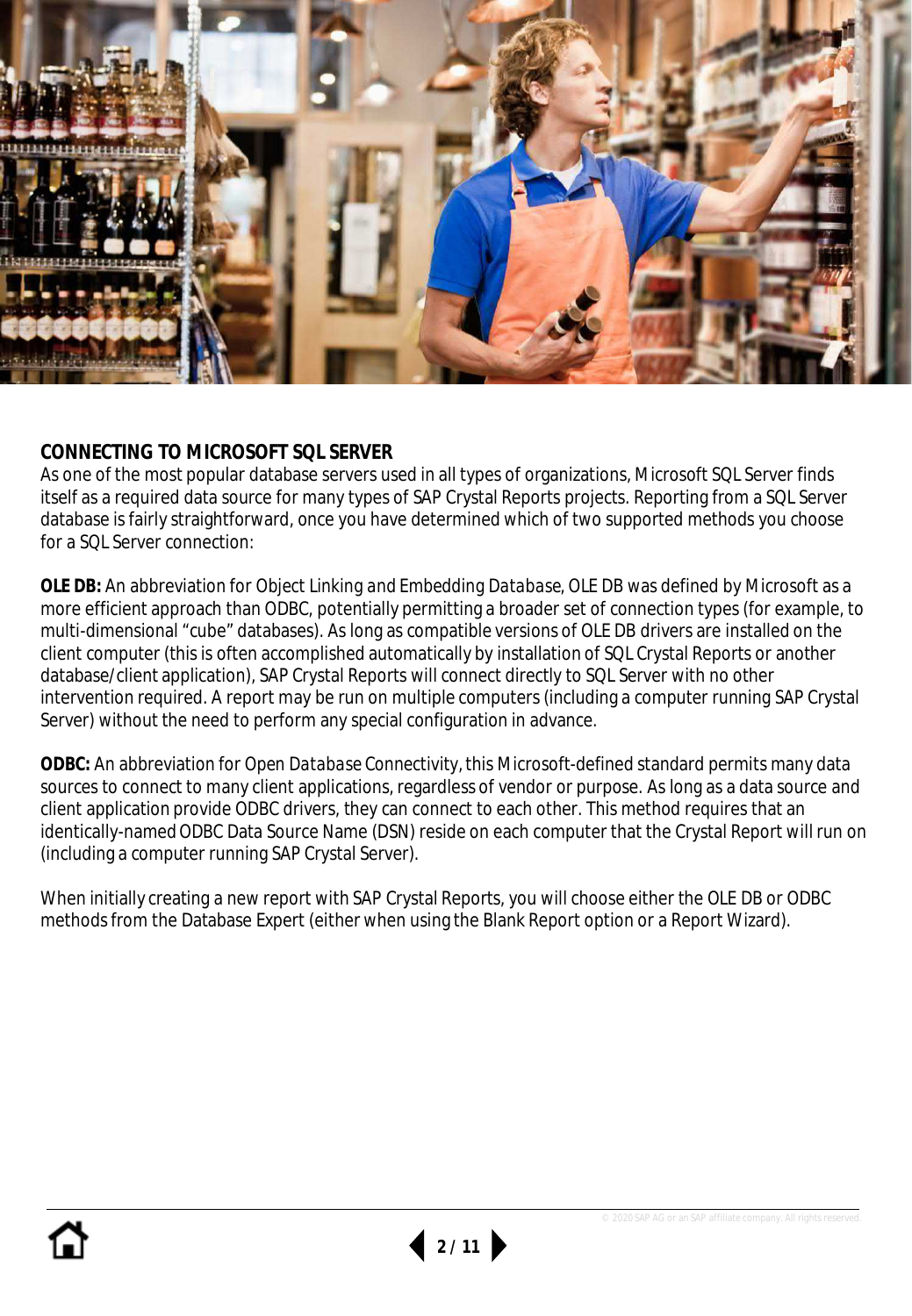### **CONNECTING VIA OLE DB**

Connecting to SQL Server via OLEDB is a straightforward process, no matter what type of report you need to create.

1. Within the Create New Connection portion of the Database Expert, expand the OLE DB (ADO) category. The **OLE DB (ADO) dialog box** will open.

2. Select the **Microsoft OLE DB Provide for SQL Server** entry in the provider list. You may find other SQL Server options as well, depending on what other applications are installed on your computer. You may choose these if your database administrator indicates they are more appropriate to your environment. Click Next>

| SAP Crystal Reports - [Report1]<br>File Edit View Insert Format Database Report Window Help                                                                                                                                                                                                                                                                                                                                                                                                                                                                                                                                          |                                                                                       |                                                                                                                                                                                                                                                                                                                                                                                      | ×                  |
|--------------------------------------------------------------------------------------------------------------------------------------------------------------------------------------------------------------------------------------------------------------------------------------------------------------------------------------------------------------------------------------------------------------------------------------------------------------------------------------------------------------------------------------------------------------------------------------------------------------------------------------|---------------------------------------------------------------------------------------|--------------------------------------------------------------------------------------------------------------------------------------------------------------------------------------------------------------------------------------------------------------------------------------------------------------------------------------------------------------------------------------|--------------------|
| 02-22-3024 40349-0-10876974<br>As G<br>Database Expert                                                                                                                                                                                                                                                                                                                                                                                                                                                                                                                                                                               | · A X   B Z U   图 画 三 三   H = =   A · - - - - 图 画   5 · 0 · 0 %<br>OLE DB (ADO)       | $\times$                                                                                                                                                                                                                                                                                                                                                                             |                    |
| Data<br>Desig<br>Browse the data source for the tables you want to add.                                                                                                                                                                                                                                                                                                                                                                                                                                                                                                                                                              | <b>OLE DB Provider</b><br>Select a provider from the list or select a data link file. |                                                                                                                                                                                                                                                                                                                                                                                      | $1 - 1 - 1$        |
| Repo<br>(Note: to edit the alias for a table, select the table in the 'Selected<br>the F2 key)<br>Available Data Sources:<br>Select<br>Page<br>Create New Connection<br>$\hat{\phantom{a}}$<br><b>EL</b> Access/Excel (DAO)<br>E CADO.NET (XML)<br>Detai<br><b>IDatabase Files</b><br>Repo<br><b>H</b> Java Beans Connectivity<br>><br>E JDBC (JNDI)<br>E ODBC (RDO)<br>Page<br><b>FOLAP</b><br><b>EL OLE DB (ADO)</b><br>F Salesforce.com<br>$\infty$<br>E SAP BW MDX Query<br><b>⊞</b> SAP Info sets<br><b>E SAP Operational Data Store</b><br>FI SAP Table, Cluster, or Functive<br>$\pi$ $\Box$ Initiation<br>z<br>$\rightarrow$ | Provider:<br>Use Data Link File:<br>Microsoft Data Link File:                         | Microsoft Jet 4.0 OLE DB Provider<br>Microsoft OLE DB Provider for ODBC Drivers<br>Microsoft OLE DB Provider for Oracle<br>Microsoft OLE DB Provider for Search<br>Microsoft OLE DR Provider for SQL Server<br>Microsoft OLE Dia Simple Provider<br><b>MSDataShape</b><br>OLE DB Provider for Microsoft Directory Services<br>SAP HANA MDX Provider<br>SQL Server Native Client 10.0 |                    |
| OK                                                                                                                                                                                                                                                                                                                                                                                                                                                                                                                                                                                                                                   | Next<br>$6$                                                                           | Finish<br>Help<br>Cancel                                                                                                                                                                                                                                                                                                                                                             |                    |
| $\epsilon$                                                                                                                                                                                                                                                                                                                                                                                                                                                                                                                                                                                                                           |                                                                                       | e.                                                                                                                                                                                                                                                                                                                                                                                   | $\rightarrow$<br>÷ |
| For Help, press F1                                                                                                                                                                                                                                                                                                                                                                                                                                                                                                                                                                                                                   |                                                                                       | 日日                                                                                                                                                                                                                                                                                                                                                                                   |                    |

3. Type in the name or IP address of your SQL Server database server (check with a database administrator if you're unsure of this).

4. Your administrator may also provide you with a preferred method of authentication.

- a. If you are asked to supply your standard Windows credentials, click **Integrated Security**.
- b. If you have a specific SQL Server user ID and password, type them into the appropriate fields.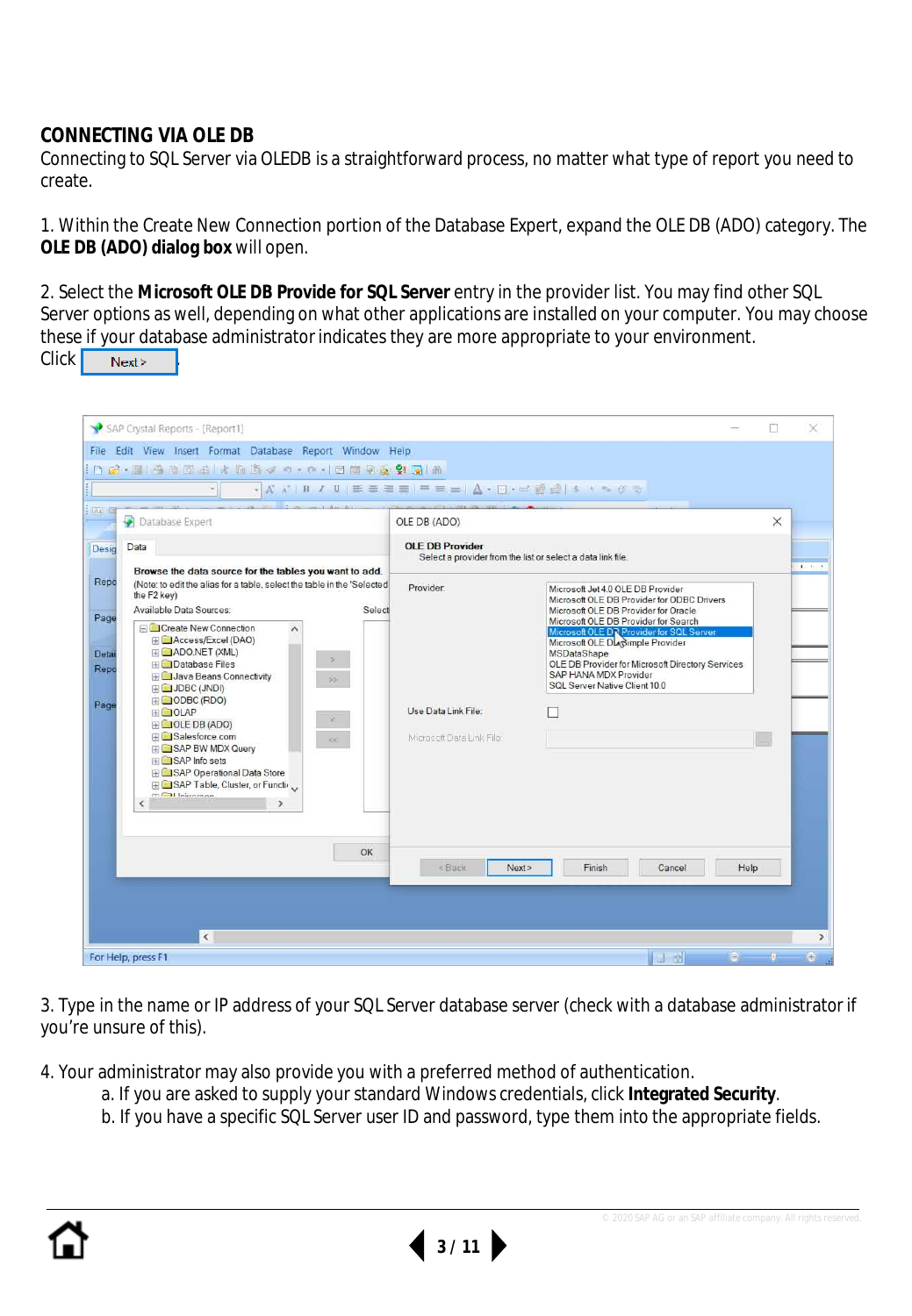5. Once you have supplied valid security credentials, type in the name of the database on the SQL Server that you wish to report from. Note that you may be able to click the drop-down arrow on the Database field and choose the database from a list of databases on the server. Click  $\blacksquare$  Finish  $\blacksquare$ .

| Server:              | ReportingServer | $\vee$        |
|----------------------|-----------------|---------------|
| User ID:             | ReportUser      |               |
| Password:            |                 |               |
| Database:            | RidinRoundSQL   | $\ddot{\vee}$ |
| Integrated Security: |                 |               |
|                      |                 |               |
|                      |                 |               |
|                      |                 |               |

6. The server you connected to will now appear in the Database Expert within the OLE DB (ADO) category. If necessary, click the plus sign to expand it. The chosen database will also appear. Again, click the plus sign to expand. And, within the database name, you may see one or more "owners" of the database (such as dbo). Expand the desired owner and click the plus sign to expand tables, views, stored procedures, and so forth.

|                                 | Browse the data source for the tables you want to add.                                                        |        |                  |  |  |
|---------------------------------|---------------------------------------------------------------------------------------------------------------|--------|------------------|--|--|
| the F2 key)                     | (Note: to edit the alias for a table, select the table in the 'Selected Tables' tree and click on it or press |        |                  |  |  |
| Available Data Sources:         |                                                                                                               |        | Selected Tables: |  |  |
|                                 |                                                                                                               |        |                  |  |  |
| 图 Add Command                   |                                                                                                               |        |                  |  |  |
| RidinRoundSQL<br>日 <b>面</b> dbo |                                                                                                               |        |                  |  |  |
| □ <b>同</b> Tables               |                                                                                                               |        |                  |  |  |
|                                 | <b>图 Account</b>                                                                                              | $>\!>$ |                  |  |  |
|                                 | <b>图 Account Class</b>                                                                                        |        |                  |  |  |
|                                 | 图 Account Heading                                                                                             |        |                  |  |  |
|                                 | <b>国 Account Type</b>                                                                                         |        |                  |  |  |
|                                 | 国Bill                                                                                                         |        |                  |  |  |
|                                 | <b>Bill Payment</b><br><b>BE</b> Credit                                                                       | k.     |                  |  |  |
|                                 | 图 Customer                                                                                                    |        |                  |  |  |
|                                 | Customer Payment                                                                                              |        |                  |  |  |
|                                 | Employee                                                                                                      |        |                  |  |  |
| $\overline{\phantom{a}}$        | <b>Ral Connicuso Addresses</b><br>$\rightarrow$                                                               |        |                  |  |  |
|                                 |                                                                                                               |        |                  |  |  |

[You may now add and join database objects to report from. The](https://www.crystalreports.com/guides/) **Connect to a Data Source** guide on the SAP Crystal Guides page discusses adding and joining database items in more detail.



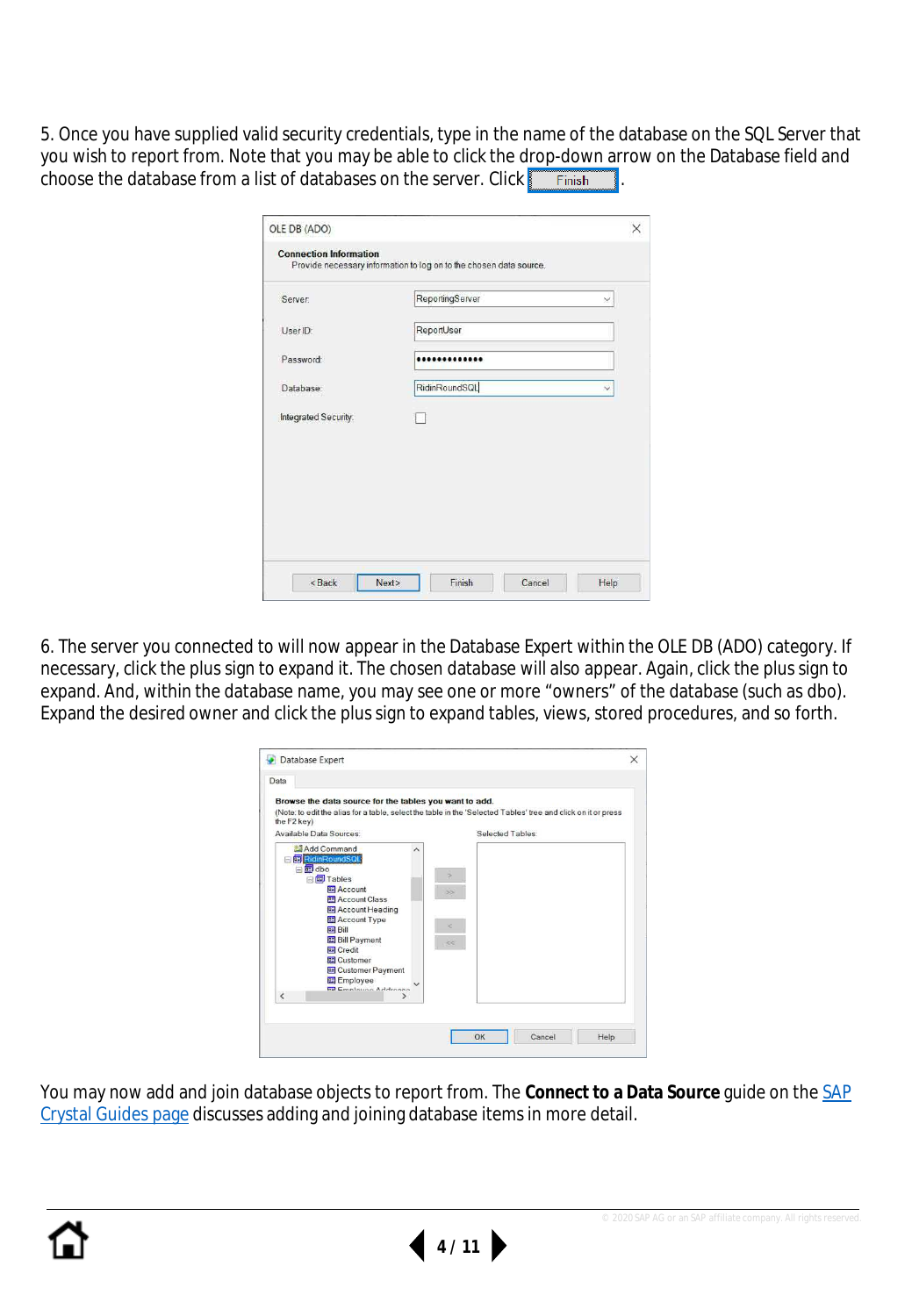## **CONNECTING VIA ODBC**

Contrary to reporting via OLE DB, ODBC requires a defined ODBC Data Source Name before you can connect to SQL Server. This Data Source Name may already exist on your computer (perhaps another application on the computer created it). If not, you must create it prior to creating your first Crystal Report.

#### **Creating an ODBC Data Source**

The ODBC Data Source Administrator is used to create ODBC Data Source Names. Depending on the version of Windows you are using, you may find it within Administrative Tools in Control Panel. Or, you may simply search for **ODBC**. No matter which method you choose, make sure you start the 64-bit version of the ODBC application.

*IMPORTANT: SAP Crystal Reports is a 64-bit application and will only recognize database connections created with the 64-bit ODBC Data Source Administrator.*

1. Select either the User DSN or System DSN tab:

- a. **User DSN** will create a Data Source Name only visible to your Windows account.
- b. **System DSN** will create a Data Source Name visible to any user on your computer.

Click **Add..** The Create New Data Source dialog box will appear.

2. Select the **SQL Server** driver. You may find other SQL Server options as well, depending on what other applications are installed on your computer. You may choose these if your database administrator indicates they are more appropriate to your environment.

|            |                      | 64-bit                                                                                                                |                               |                                                                  |                      |                                                                                                                                                                                                 |                                                                                                                                                                                           |                                                                                                       |                                                                                                |
|------------|----------------------|-----------------------------------------------------------------------------------------------------------------------|-------------------------------|------------------------------------------------------------------|----------------------|-------------------------------------------------------------------------------------------------------------------------------------------------------------------------------------------------|-------------------------------------------------------------------------------------------------------------------------------------------------------------------------------------------|-------------------------------------------------------------------------------------------------------|------------------------------------------------------------------------------------------------|
|            |                      |                                                                                                                       |                               |                                                                  |                      |                                                                                                                                                                                                 |                                                                                                                                                                                           |                                                                                                       |                                                                                                |
|            |                      | 64-bit                                                                                                                |                               |                                                                  |                      |                                                                                                                                                                                                 |                                                                                                                                                                                           |                                                                                                       |                                                                                                |
| Source xls |                      | 32-bit                                                                                                                |                               |                                                                  |                      |                                                                                                                                                                                                 |                                                                                                                                                                                           |                                                                                                       |                                                                                                |
|            |                      |                                                                                                                       |                               |                                                                  |                      |                                                                                                                                                                                                 |                                                                                                                                                                                           | $\times$                                                                                              |                                                                                                |
|            |                      |                                                                                                                       |                               |                                                                  |                      |                                                                                                                                                                                                 |                                                                                                                                                                                           | ∼                                                                                                     | ler.                                                                                           |
|            |                      |                                                                                                                       |                               |                                                                  |                      |                                                                                                                                                                                                 |                                                                                                                                                                                           |                                                                                                       | Help                                                                                           |
|            |                      |                                                                                                                       |                               |                                                                  |                      |                                                                                                                                                                                                 |                                                                                                                                                                                           |                                                                                                       |                                                                                                |
|            |                      |                                                                                                                       |                               |                                                                  |                      |                                                                                                                                                                                                 |                                                                                                                                                                                           |                                                                                                       |                                                                                                |
|            | System Data Sources: | System DSN<br>Sample Amazon EMR Hive DSN<br>Sample SAP Hive DSN<br>Sample SAP Impala DSN<br>Sample SAP Salesforce DSN | <b>Create New Data Source</b> | Platform<br>64-bit<br>64-bit<br>Name<br>$\overline{\phantom{a}}$ | Driver<br>SQL Server | SAP Hive ODBC Driver<br>SAP Hive ODBC Driver<br>SAP Impala ODBC Driver<br>Microsoft Excel Driver (* xls)<br><b>SAP Hive ODBC Driver</b><br>SAP Impala ODBC Driver<br>SAP Salesforce ODBC Driver | File DSN Drivers Tracing Connection Pooling About<br>Sample SAP Amazon RedShift DSN 64-bit SAP Amazon RedShift ODBC Driv<br>SAP Salesforce ODBC Driver<br>SAP Amazon RedShift ODBC Driver | Microsoft Access Text Driver (*.txt. *.csv)<br>Microsoft Excel Driver (*.xls, *.xlsx, *.xlsm, *.xlsb) | Add<br>Remove<br>Configure<br>Select a driver for which you want to set up a data source.<br>⋗ |

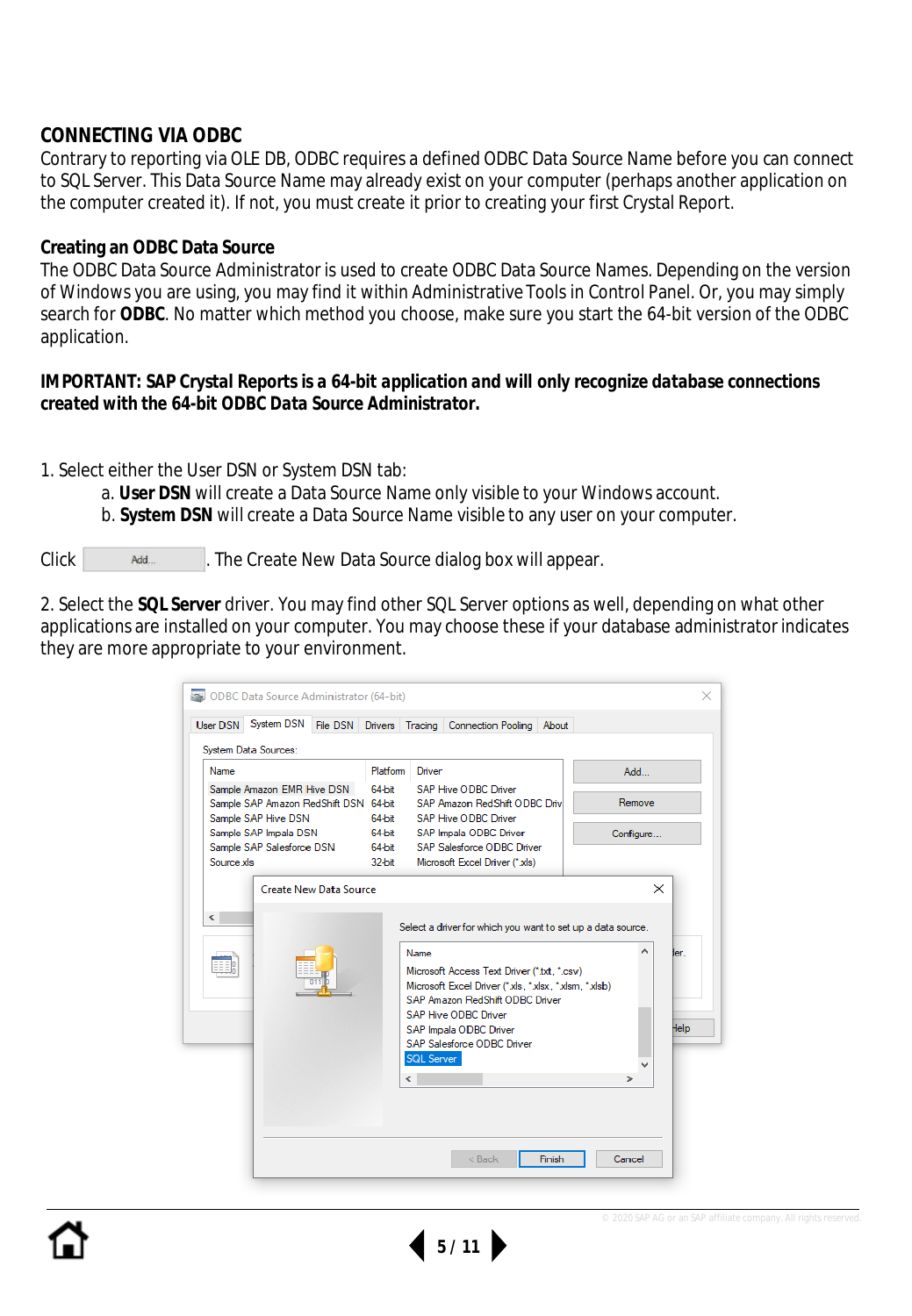3. Click . The **Create a New Data Source to SQL Server** dialog box will appear.

4. Select a name for your new ODBC Data Source. Optionally, you may add a free-form description for the data source.

*NOTE: If you plan on using Crystal Reports based on this ODBC Data Source on other computers (perhaps you will publish to SAP Crystal Server), ensure that an identically-named ODBC Data Source exists on those computers as well.*

5. Type in the name or IP address of your SQL Server database server (check with a database administrator if you're unsure of this). Click Next >

| This wizard will help you create an ODBC data source that you can use to<br>connect to SQL Server. |
|----------------------------------------------------------------------------------------------------|
| What name do you want to use to refer to the data source?                                          |
| RidingRound SQL Reporting<br>Name:                                                                 |
| How do you want to describe the data source?                                                       |
| Description:<br><b>ODBC DSN for RidingRoundSQL Database</b>                                        |
| Which SQL Server do you want to connect to?                                                        |
| ReportingServer<br>Server:<br>v                                                                    |
|                                                                                                    |
|                                                                                                    |
|                                                                                                    |
| Next<br>Cancel<br>Finish<br><b>Help</b>                                                            |

6. Your administrator may provide you with a preferred method of authentication.

a. If you are asked to supply your standard Windows credentials, click **With Windows NT authentication**… .

b. If you have a specific SQL Server user ID and password, click **With SQL Server authentication**… and type the credentials into the Login ID and Password fields that will appear.

**6 / 11**

Click Next >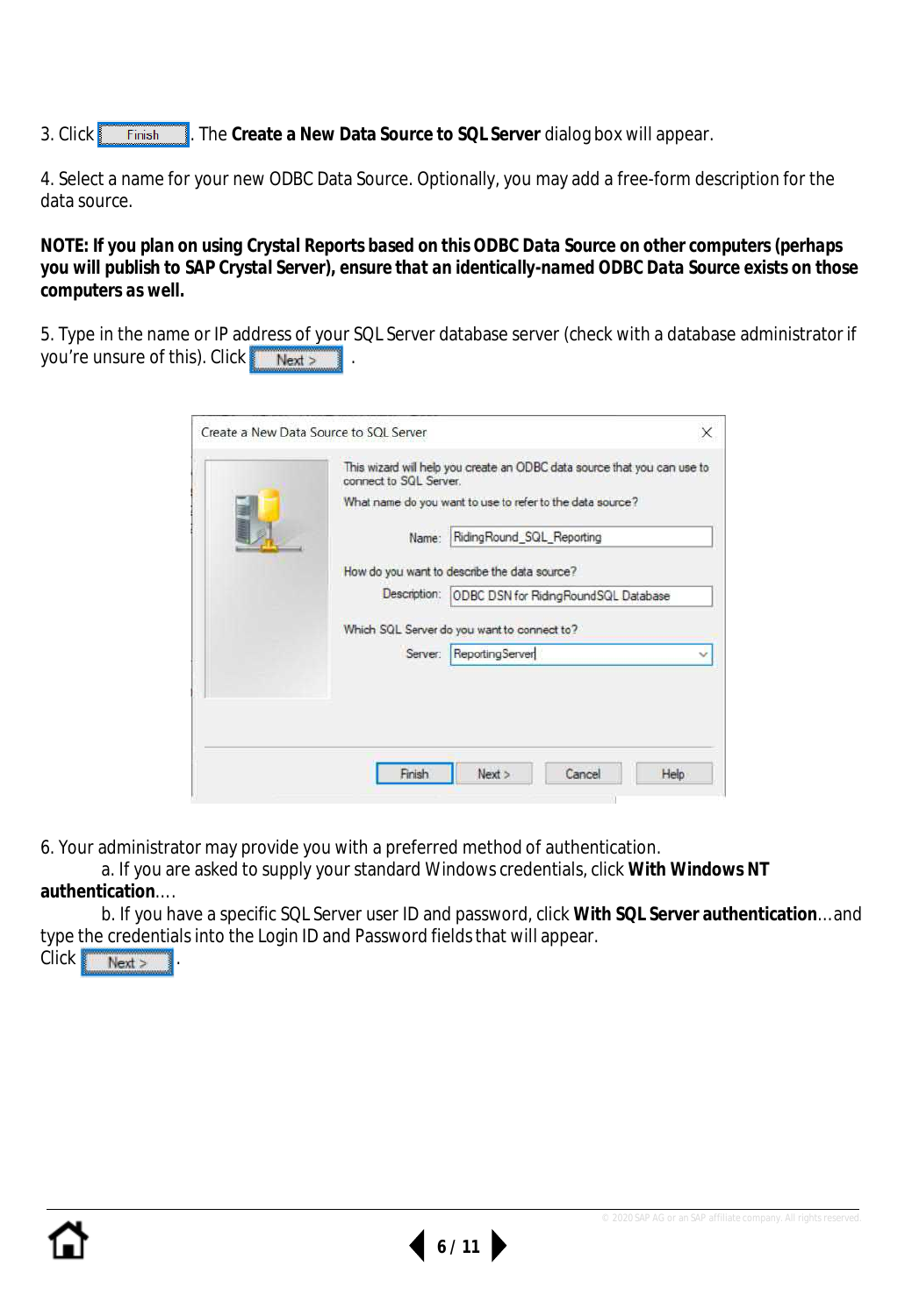|                                   | How should SQL Server verify the authenticity of the login ID?                                                             |
|-----------------------------------|----------------------------------------------------------------------------------------------------------------------------|
| entered by the user.              | With Windows NT authentication using the network login ID.<br>With SQL Server authentication using a login ID and password |
| click Client Configuration.       | To change the network library used to communicate with SQL Server,<br>Client Configuration                                 |
| additional configuration options. | Connect to SQL Server to obtain default settings for the                                                                   |
| Login ID:                         | ReportUser                                                                                                                 |
|                                   |                                                                                                                            |
| Password:                         |                                                                                                                            |

7. Check **Change the default database to** and type in the name of the database you wish to report from. Note that you may be able to click the drop-down arrow and choose the database from a list of databases on the server. Click . Next > .

| <b>Ridin Round SQL</b>                                                     |
|----------------------------------------------------------------------------|
| Attach database filename:                                                  |
| Use ANSI quoted identifiers.                                               |
| Use ANSI nulls, paddings and warnings.                                     |
| Use the failover SQL Server if the primary SQL Server is not<br>available. |
|                                                                            |
|                                                                            |
|                                                                            |

8. Generally, you may leave options on the final screen at their default values. Click Finish

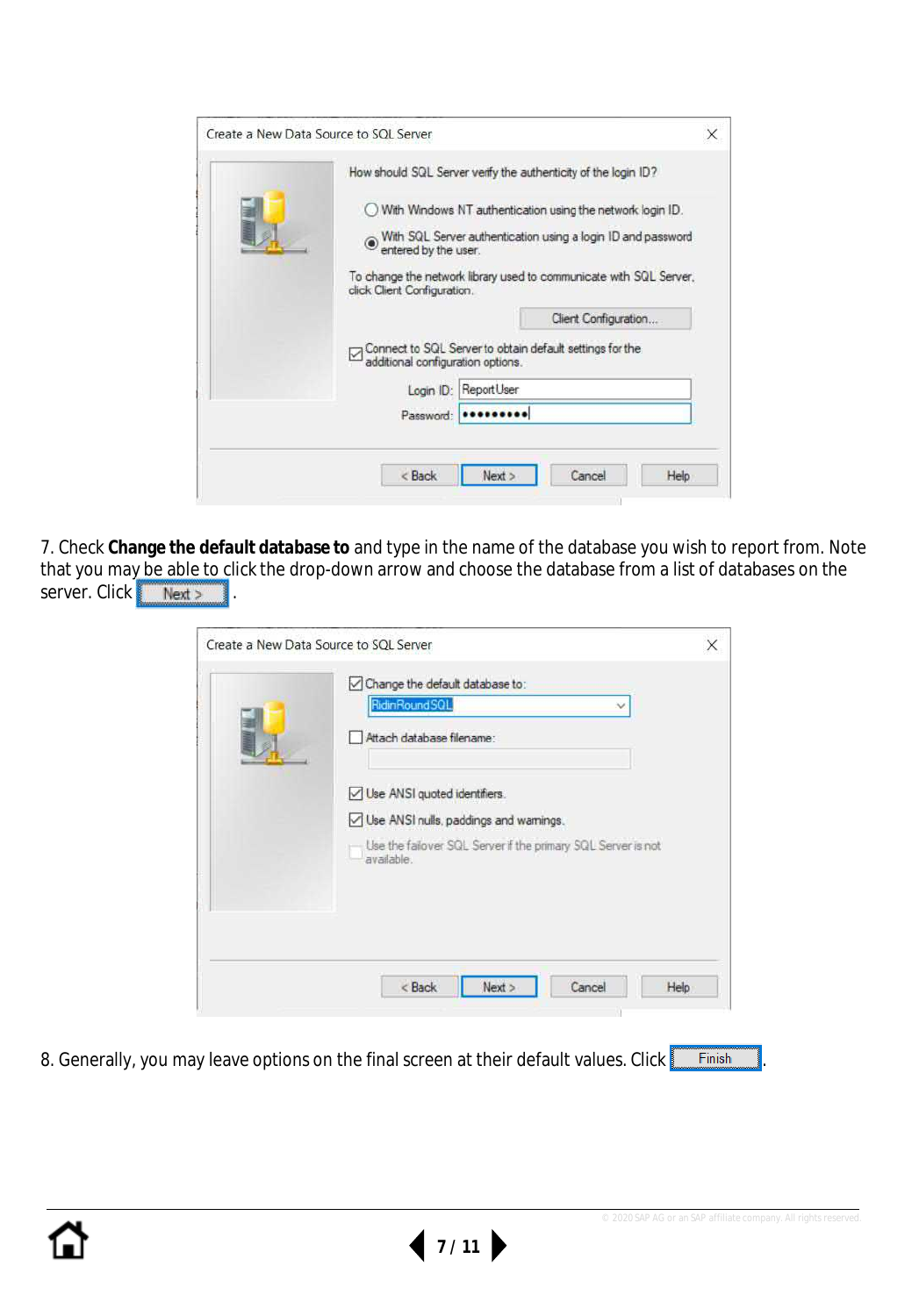| Change the language of SQL Server system messages to:                                                                  |         |
|------------------------------------------------------------------------------------------------------------------------|---------|
| <b>English</b>                                                                                                         |         |
| Use strong encryption for data                                                                                         |         |
| Perform translation for character data<br>Use regional settings when outputting currency, numbers, dates and<br>times. |         |
| Save long running queries to the log file:                                                                             |         |
| C:\Users\gpeck\AppData\Local\Temp\QUERY.LO                                                                             | Browse. |
| Long query time (milliseconds):                                                                                        | 30000   |
| Log ODBC driver statistics to the log file:                                                                            |         |
| C:\Users\gpeck\AppData\Local\Temp\STATS.LOC                                                                            | Browse  |
|                                                                                                                        |         |

OK 9. A summary dialog box will appear. If everything appears to be as you specified, you may simply click to save the new Data Source Name.

Optionally, you may click **Test Data Source...** I to test connectivity to the new ODBC Data Source Name.

| configuration:                                                                                                                                                                                                                                                                                                                                                                                                                                                                                                                                                   |                                                                                                                                                                                                                                                                                                   |          |
|------------------------------------------------------------------------------------------------------------------------------------------------------------------------------------------------------------------------------------------------------------------------------------------------------------------------------------------------------------------------------------------------------------------------------------------------------------------------------------------------------------------------------------------------------------------|---------------------------------------------------------------------------------------------------------------------------------------------------------------------------------------------------------------------------------------------------------------------------------------------------|----------|
| Microsoft SQL Server ODBC Driver Version 10.00.17763<br>Data Source Name: RidingRound S<br>Data Source Description: ODBC DS<br>Database<br>Server: 192, 168, 1.6<br>Database: RidinRoundSQL<br>Language: (Default)<br>Translate Character Data: Yes<br>Log Long Running Queries: No<br>Log Driver Statistics: No<br>Use Regional Settings: No<br>Prepared Statements Option: Drop to<br>disconnect<br><b>Use Failover Server: No</b><br><b>Use ANSI Quoted Identifiers: Yes</b><br>Use ANSI Null, Paddings and Warnir<br>Data Encryption: No<br>Test Data Source | r.<br>SOL Server ODBC Data Source Test<br><b>Test Results</b><br>Microsoft SQL Server ODBC Driver Version 10.00.17763<br>Running connectivity tests<br>Attempting connection<br>Connection established<br>Verifying option settings<br>Disconnecting from server<br>TESTS COMPLETED SUCCESSFULLY! | $\times$ |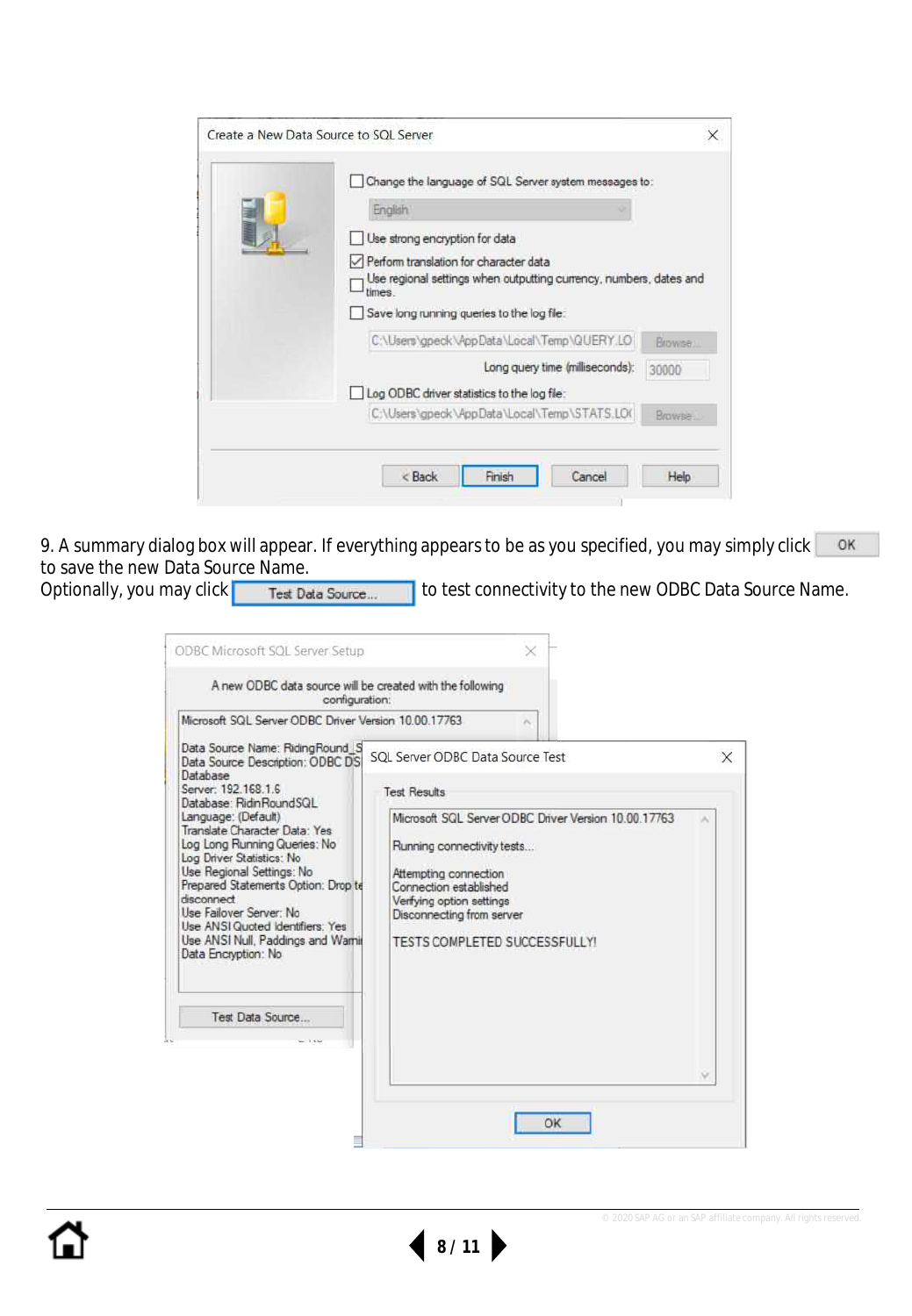Once you have finished creating any necessary ODBC Data Source Names, start SAP Crystal Reports and create a new report (using the Blank Report option or a Report Wizard).

1. Within the Create New Connection portion of the Database Expert, expand the ODBC (RDO) category. The **ODBC (RDO) dialog box** will open.

2. Select the desired ODBC Data Source (if you created an ODBC Data Source Name previously, it will appear  $here$ ). Click  $\sqrt{\frac{N}{N}$  .

|                       | SAP Crystal Reports - [Report1]<br>File Edit View Insert Format Database Report Window Help                                                                                                                   |                                 |                                                                                    | O<br>×                 |
|-----------------------|---------------------------------------------------------------------------------------------------------------------------------------------------------------------------------------------------------------|---------------------------------|------------------------------------------------------------------------------------|------------------------|
|                       |                                                                                                                                                                                                               |                                 |                                                                                    |                        |
|                       |                                                                                                                                                                                                               |                                 | · A X   B / U   图 画 画 画 画 画 画 画 画 A · 图 · 画 画 画 图 1 5 · 10 · 2 页                   |                        |
| Aa (B                 | Database Expert                                                                                                                                                                                               |                                 | $F - H$                                                                            |                        |
| Desig                 | Data<br>Browse the data source for the tables you                                                                                                                                                             | ODBC (RDO)                      |                                                                                    | X<br>and The art there |
| Repo                  | (Note: to edit the alias for a table, select the table)<br>the F2 key)<br>Available Data Sources:                                                                                                             | <b>Data Source Selection</b>    | Choose a data source from the list or open a file dsn from the browse button       |                        |
| Page                  | <b>Create New Connection</b><br><b>EL</b> Access/Excel (DAO)                                                                                                                                                  | Select Data Source:             | $\odot$                                                                            |                        |
| Detai<br>Repo<br>Page | E ADO.NET (XML)<br><b>El Database Files</b><br>Java Beans Connectivity<br><b>ED</b> JDBC (JNDI)<br><b>EL</b> ODBC (RDO)<br><b>ED</b> OLAP<br><b>EDB</b> (ADO)<br><b>El Salesforce.com</b><br>SAP BW MDX Query | Data Source Name:               | RidingRound_SQL_Reporting<br>Sample SAP Salesforce DSN<br><b>XTREME SQL Server</b> |                        |
|                       | <b>El SAP</b> Info sets<br>SAP Operational Data Store<br>SAP Table, Cluster, or Functi                                                                                                                        | Find File DSN:                  | O                                                                                  |                        |
|                       | <b>m Cal Initiation</b><br><                                                                                                                                                                                  | File DSN:                       |                                                                                    |                        |
|                       |                                                                                                                                                                                                               | <b>Enter Connection String:</b> | ∩                                                                                  |                        |
|                       |                                                                                                                                                                                                               | Connection String               |                                                                                    |                        |
|                       |                                                                                                                                                                                                               | <back<br>Next &gt;</back<br>    | Finish<br>Cancel<br>Help                                                           |                        |
|                       | $\overline{\phantom{a}}$                                                                                                                                                                                      |                                 |                                                                                    | $\rightarrow$          |
|                       | For Help, press F1                                                                                                                                                                                            |                                 | 倒<br>H.                                                                            | $\oplus$<br>e.         |

**9 / 11**

3. If prompted for SQL Server credentials, supply them and click Finish .

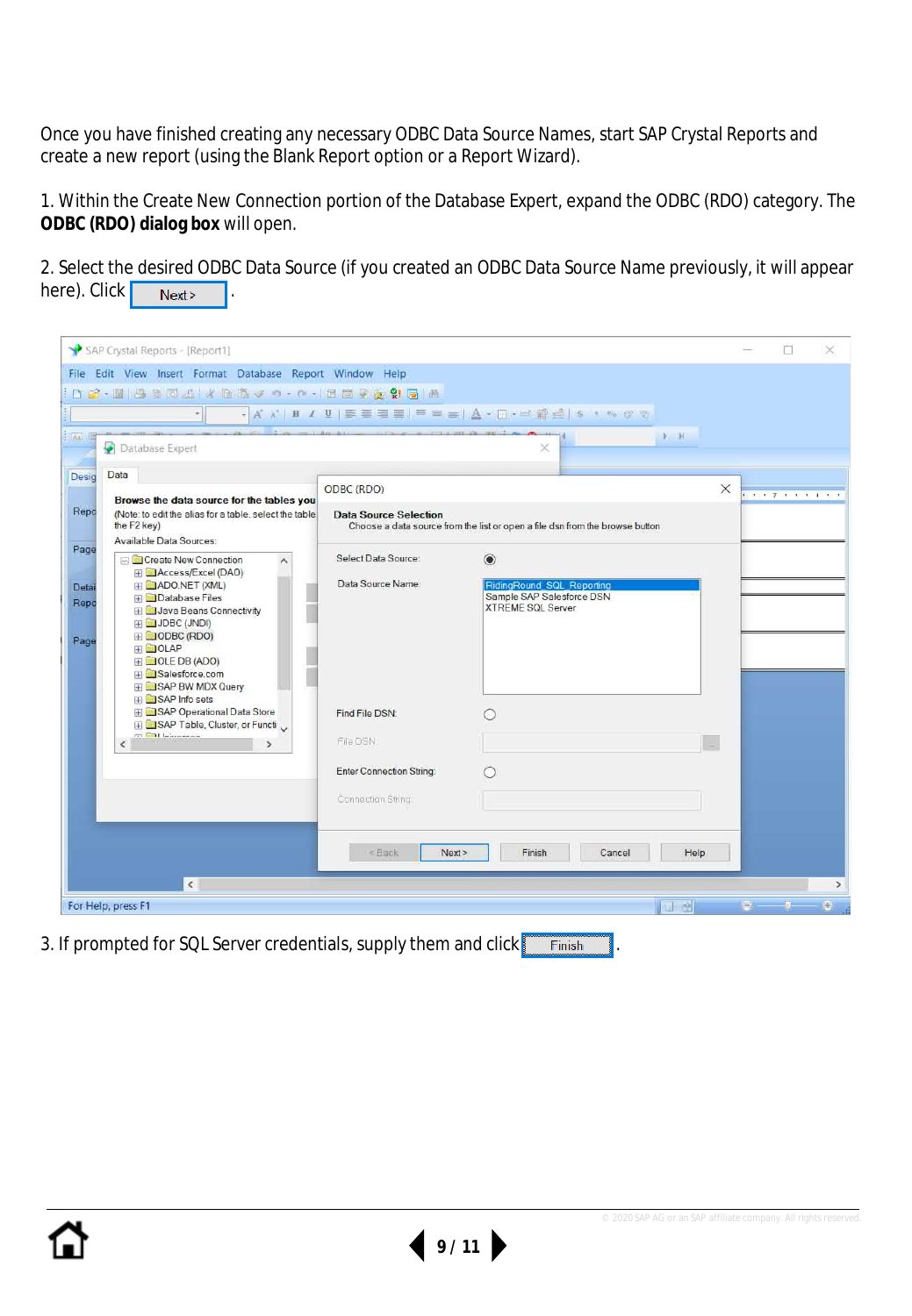|                            | Provide necessary information to log on to the chosen data source |              |
|----------------------------|-------------------------------------------------------------------|--------------|
| Server:                    | RidingRound_SQL_Reporting                                         |              |
| User ID:                   | ReportUser                                                        |              |
| Password:                  |                                                                   |              |
| Database:                  | RidinRoundSQL                                                     | $\checkmark$ |
| <b>Trusted Connection:</b> |                                                                   |              |
|                            |                                                                   |              |
|                            |                                                                   |              |
|                            |                                                                   |              |
|                            |                                                                   |              |

4. The server you connected to will now appear in the Database Expert within the ODBC (RDO) category. If necessary, click the plus sign to expand it. The database referenced by ODBC will also appear. Again, click the plus sign to expand. And, within the database name, you may see one or more "owners" of the database (such as dbo). Expand the desired owner and click the plus sign to expand tables, views, stored procedures, and so forth.

| Browse the data source for the tables you want to add.                                                                                                  |   |    |                  |  |
|---------------------------------------------------------------------------------------------------------------------------------------------------------|---|----|------------------|--|
| (Note: to edit the alias for a table, select the table in the 'Selected Tables' tree and click on it or press<br>the F2 key)<br>Available Data Sources: |   |    | Selected Tables: |  |
| ODBC (RDO)<br>Make New Connection                                                                                                                       | ́ |    |                  |  |
| RidingRound_SQL_Reporting<br>Add Command<br>RidinRoundSQL<br>日 <b>同</b> dbo                                                                             |   | >  |                  |  |
| 日 <b>回Tables</b><br><b>国 Account</b><br><b>国 Account Class</b>                                                                                          |   |    |                  |  |
| <b>国 Account Heading</b><br>Account Type<br>国Bill<br><b>Bill Payment</b>                                                                                |   | 66 |                  |  |
| <b>四</b> Credit<br>$F \cup F$<br>$\overline{\phantom{a}}$<br>$\rightarrow$                                                                              |   |    |                  |  |

[You may now add and join database objects to report from. The](https://www.crystalreports.com/guides/) **Connect to a Data Source** guide on the SAP Crystal Guides page discusses adding and joining database items in more detail.